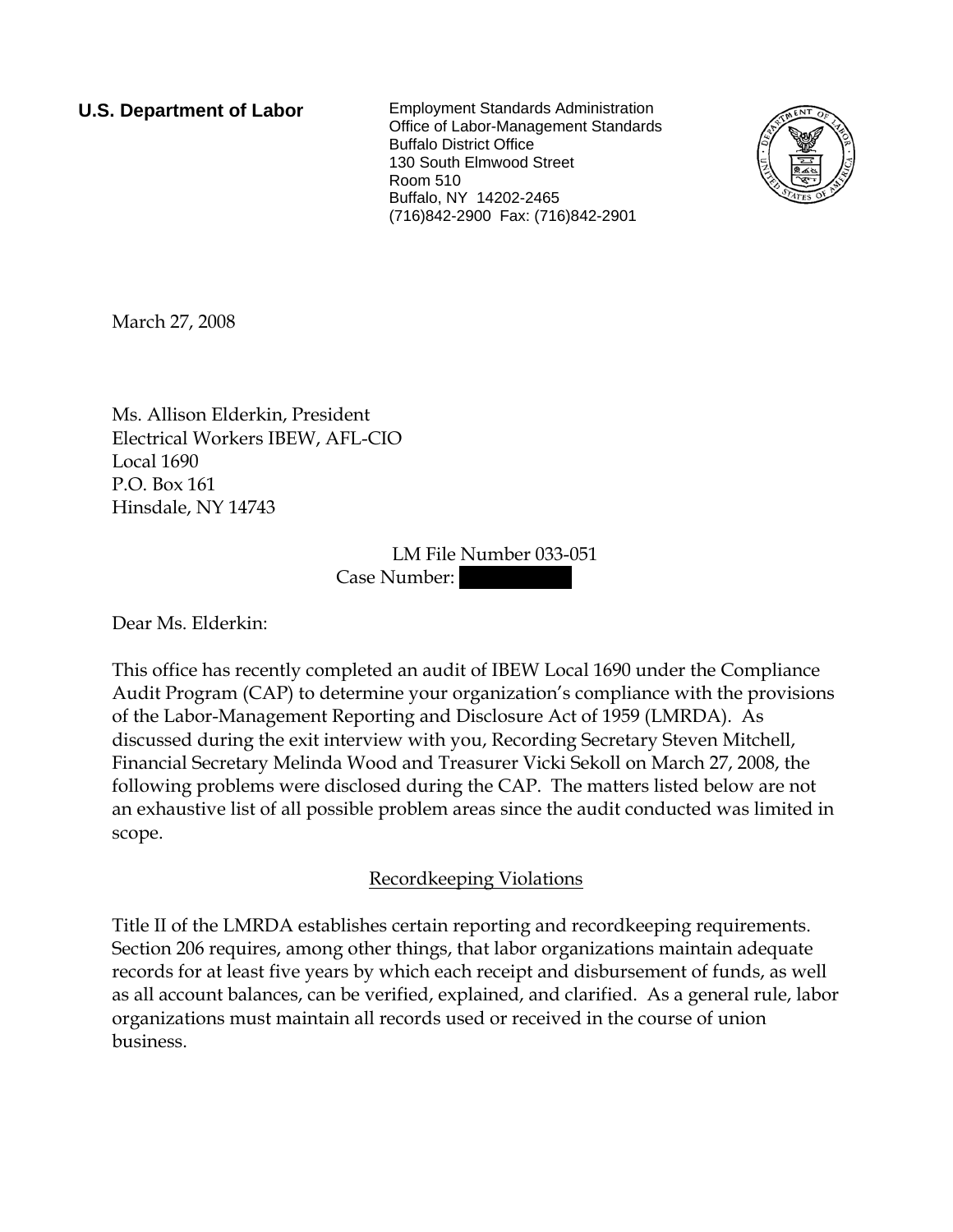Ms. Allison Elderkin March 27, 2008 Page 2 of 5

For disbursements, this includes not only original bills, invoices, receipts, vouchers, and applicable resolutions, but also documentation showing the nature of the union business requiring the disbursement, the goods or services received, and the identity of the recipient(s) of the goods or services. In most instances, this documentation requirement can be satisfied with a sufficiently descriptive expense receipt or invoice. If an expense receipt is not sufficiently descriptive, a union officer or employee should write a note on it providing the additional information. For money it receives, the labor organization must keep at least one record showing the date, amount, purpose, and source of that money. The labor organization must also retain bank records for all accounts.

The audit of Local 1690's 2007 records revealed the following recordkeeping violations:

1. General Expenses

Local 1690 did not retain adequate documentation for some expenses incurred by the union. For example, documentation was not retained for the purchase of Bibles totaling at least \$467.

As previously noted above, labor organizations must retain original receipts, bills, and vouchers for all disbursements. The president and treasurer (or corresponding principal officers) of your union, who are required to sign your union's LM report, are responsible for properly maintaining union records.

2. Meal Expenses

 Local 1690 did not require officers and employees to submit itemized receipts for meal expenses totaling at least \$124.73. The union must maintain itemized receipts provided by restaurants to officers and employees. These itemized receipts are necessary to determine if such disbursements are for union business purposes and to sufficiently fulfill the recordkeeping requirement of LMRDA Section 206.

Local 1690 records of meal expenses did not always identify the restaurant where meal expenses were incurred or include the names and titles of the persons incurring the restaurant charges. For example, some restaurant receipts for negotiation lunches did not indicate the names of the restaurants or the officers and employees who incurred the charges. Union records of meal expenses must include written explanations of the union business conducted and the full names and titles of all persons who incurred the restaurant charges. Also, the records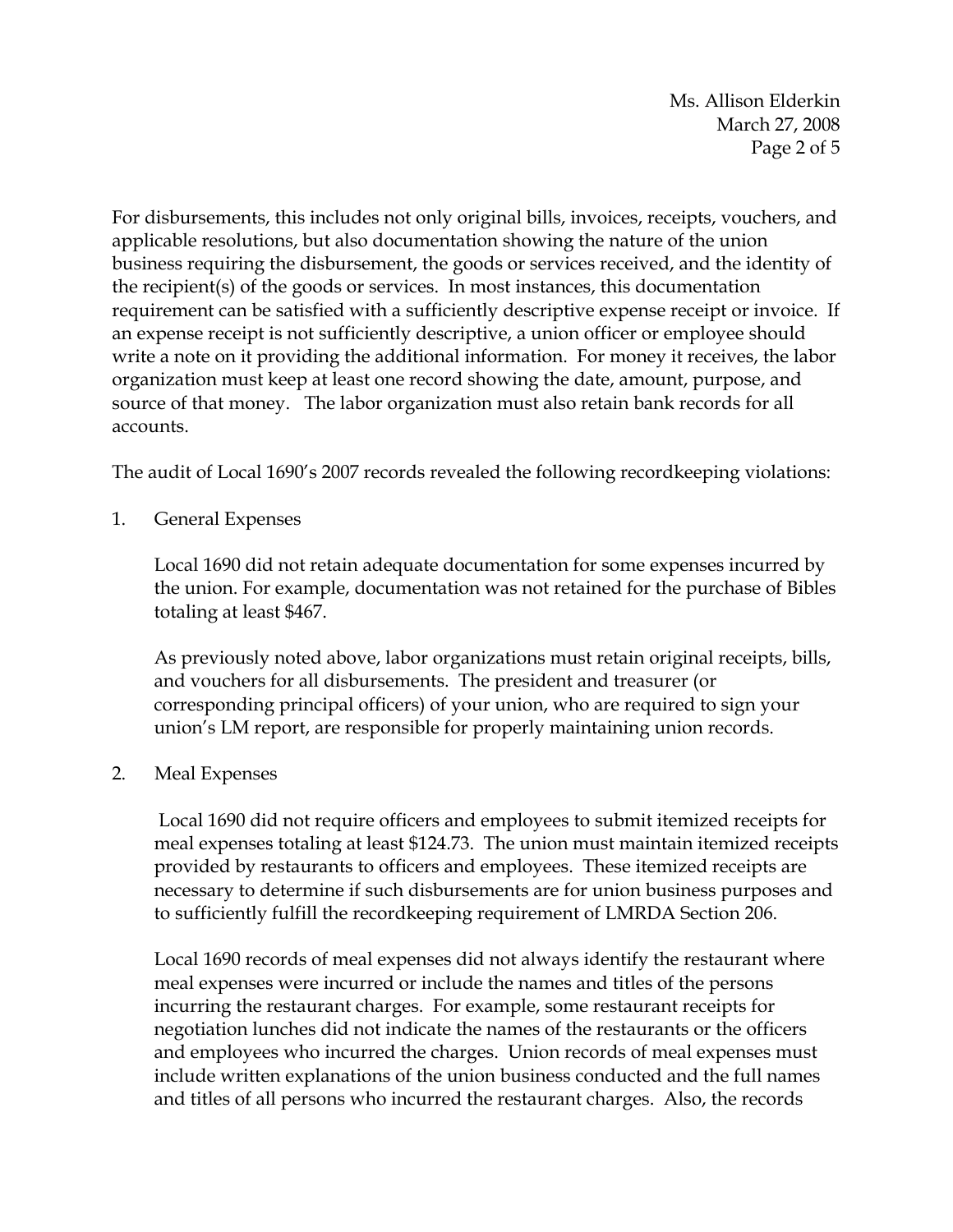Ms. Allison Elderkin March 27, 2008 Page 3 of 5

retained must identify the names of the restaurants where the officers or employees incurred meal expenses.

## 3. Lost Wages

Local 1690 did not retain adequate documentation for lost wage reimbursement payments to union officers and employees totaling at least \$678.41. The union must maintain records in support of lost wage claims that identify each date lost wages were incurred, the number of hours lost on each date, the applicable rate of pay, and a description of the union business conducted. The OLMS audit found that Local 1690 did not identify the date lost wages were incurred on some lost wage vouchers.

Based on your assurance that Local 1690 will retain adequate documentation in the future, OLMS will take no further enforcement action at this time regarding the above violations.

## Reporting Violations

The audit disclosed a violation of LMRDA Section 201(b), which requires labor organizations to file annual financial reports accurately disclosing their financial condition and operations. The Labor Organization Annual Report LM-3 filed by Local 1690 for fiscal year ending March 31, 2007, was deficient in the following areas:

1. Disbursements to Officers

Local 1690 did not include some reimbursements to officers totaling at least \$1,588.43 in the amounts reported in Item 24 (All Officers and Disbursements to Officers). It appears the union erroneously reported these payments in Item 48 (Office and Administrative Expense) or Item 54 (Other Disbursements).

The union must report most direct disbursements to Local 1690 officers and some indirect disbursements made on behalf of its officers in Item 24. A "direct disbursement" to an officer is a payment made to an officer in the form of cash, property, goods, services, or other things of value. See the instructions for Item 24 for a discussion of certain direct disbursements to officers that do not have to be reported in Item 24. An "indirect disbursement" to an officer is a payment to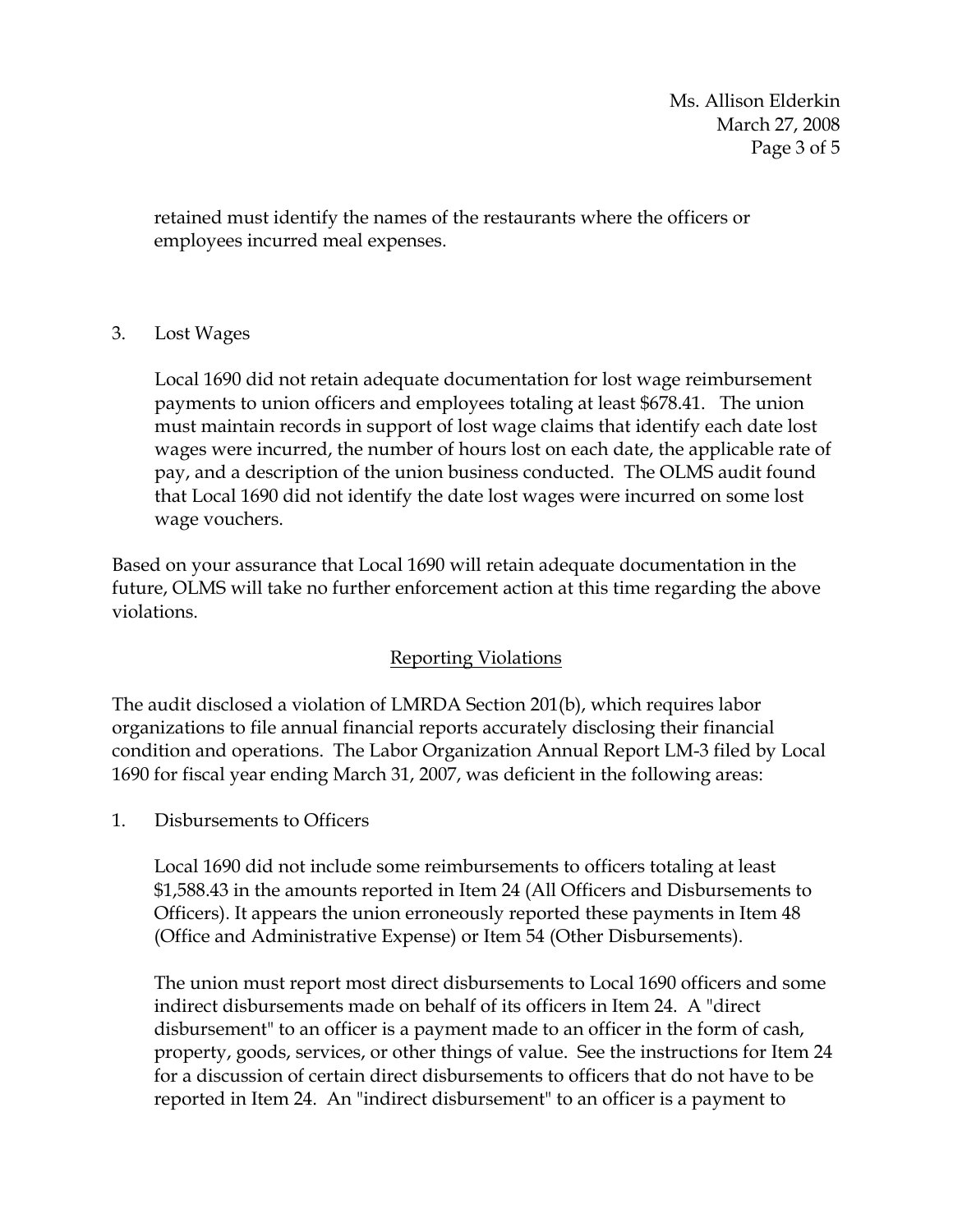Ms. Allison Elderkin March 27, 2008 Page 4 of 5

another party (including a credit card company) for cash, property, goods, services, or other things of value received by or on behalf of an officer. However, indirect disbursements for temporary lodging (such as a union check issued to a hotel) or for transportation by a public carrier (such as an airline) for an officer traveling on union business should be reported in Item 48 (Office and Administrative Expense).

Also, the union must report in Column D of Item 24 the gross salary of each officer before tax withholdings and other payroll deductions. This includes disbursements for lost time or time devoted to union activities.

2. Disbursements to Employees

Local 1690 did not include some disbursements to employees, such as payments to stewards for lost wages and meal allowances, in Item 46 (Disbursements to Employees). It appears that Local 1690 erroneously reported the names of stewards and disbursements to them in Item 24. All salaries, allowances, travel advances which are not considered loans, lost time payments and other direct and indirect disbursements to individuals other than officers, even if your organization does not consider them to be employees, should be included in Item 46.

3. Cash Reconciliation

Local 1690's cash figures for the reporting period do not balance. The amount in Item 25(A) (Cash at Start of Reporting Period), plus Item 44 (Total Receipts), minus Item 55 (Total Disbursements), does not equal the amount in Item 25 (B) (Cash at End of Reporting Period). It appears that either one or more of the figures in these items is inaccurate and should be corrected or the difference must be explained in Item 56 (Additional Information).

Local 1690 must file an amended Form LM-3 for fiscal year ending March 31, 2007, to correct the deficient items discussed above. I provided you with instructions, and advised you that the reporting forms and instructions are available on the OLMS website (www.olms.dol.gov). The amended Form LM-3 should be submitted to this office at the above address as soon as possible, but not later than April 28, 2008. Before filing, review the report thoroughly to be sure it is complete, accurate, and signed properly with original signatures.